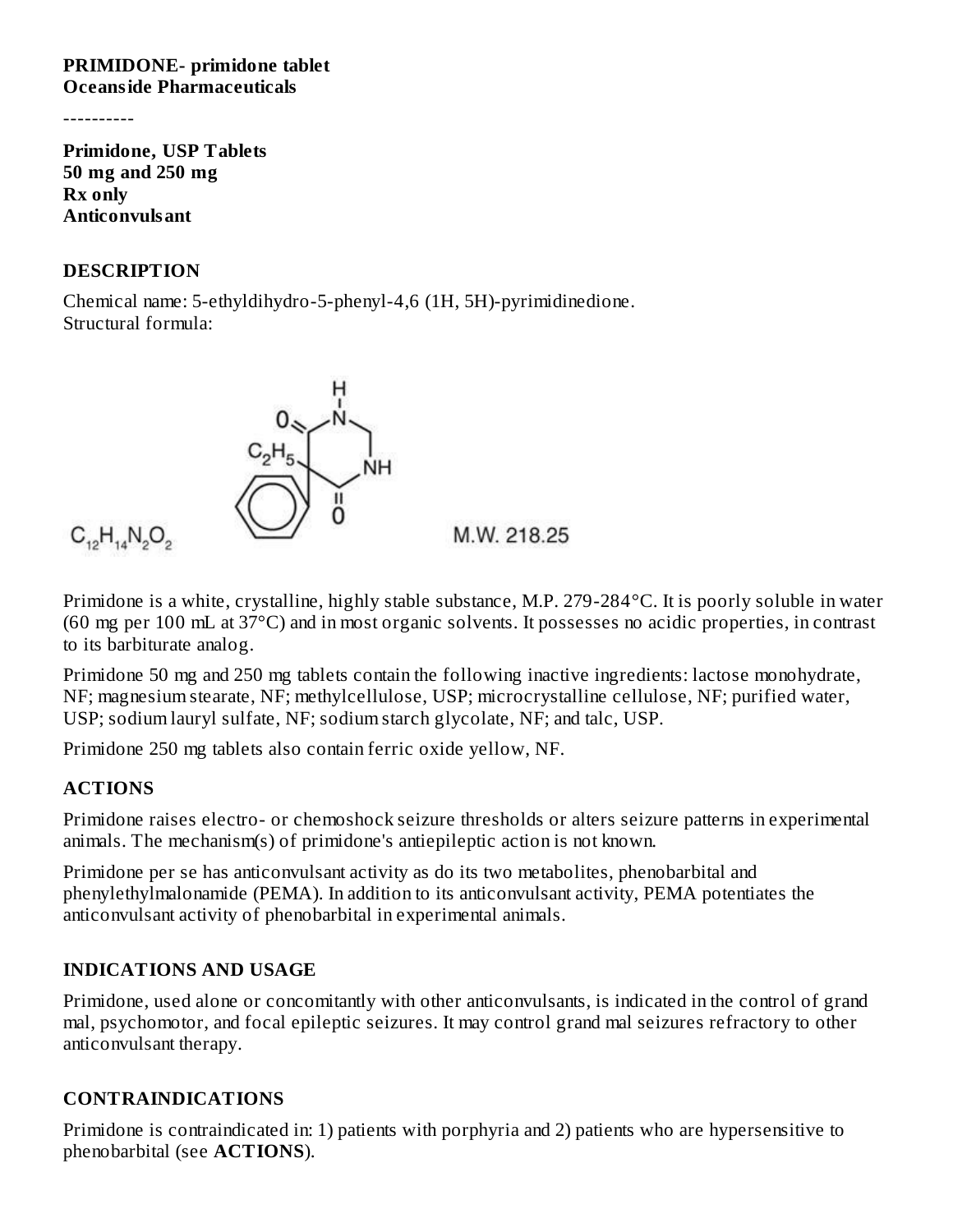#### **WARNINGS**

The abrupt withdrawal of antiepileptic medication may precipitate status epilepticus. The therapeutic efficacy of a dosage regimen takes several weeks before it can be assessed.

## **Suicidal Behavior and Ideation**

Antiepileptic drugs (AEDs), including Primidone, increase the risk of suicidal thoughts or behavior in patients taking these drugs for any indication. Patients treated with any AED for any indication should be monitored for the emergence or worsening of depression, suicidal thoughts or behavior, and/or any unusual changes in mood or behavior.

Pooled analyses of 199 placebo-controlled clinical trials (mono- and adjunctive therapy) of 11 different AEDs showed that patients randomized to one of the AEDs had approximately twice the risk (adjusted Relative Risk 1.8, 95% Cl:1.2, 2.7) of suicidal thinking or behavior compared to patients randomized to placebo. In these trials, which had a median treatment duration of 12 weeks, the estimated incidence rate of suicidal behavior or ideation among 27,863 AED-treated patients was 0.43%, compared to 0.24% among 16,029 placebo-treated patients, representing an increase of approximately one case of suicidal thinking or behavior for every 530 patients treated. There were four suicides in drug-treated patients in the trials and none in placebo-treated patients, but the number is too small to allow any conclusion about drug effect on suicide.

The increased risk of suicidal thoughts or behavior with AEDs was observed as early as 1 week after starting drug treatment with AEDs and persisted for the duration of treatment assessed. Because most trials included in the analysis did not extend beyond 24 weeks, the risk of suicidal thoughts or behavior beyond 24 weeks could not be assessed.

The risk of suicidal thoughts or behavior was generally consistent among drugs in the data analyzed. The finding of increased risk with AEDs of varying mechanisms of action and across a range of indications suggests that the risk applies to all AEDs used for any indication. The risk did not vary substantially by age (5-100 years) in the clinical trials analyzed.

Table 1 shows absolute and relative risk by indication for all evaluated AEDs.

| <b>Indication</b> | Placebo<br><b>Patients with</b><br><b>Events Per</b><br><b>1000 Patients</b> | <b>Drug Patients</b><br>with Events<br><b>Per 1000</b><br><b>Patients</b> | <b>Relative Risk:</b><br>Incidence<br>of Events in<br><b>Drug Patients/</b><br><b>Incidence</b><br>in Placebo<br><b>Patients</b> | <b>Risk</b><br>Difference:<br><b>Additional</b><br><b>Drug Patients</b><br>with Events<br><b>Per 1000</b><br><b>Patients</b> |
|-------------------|------------------------------------------------------------------------------|---------------------------------------------------------------------------|----------------------------------------------------------------------------------------------------------------------------------|------------------------------------------------------------------------------------------------------------------------------|
| Epilepsy          | 1.0                                                                          | 3.4                                                                       | 3.5                                                                                                                              | 2.4                                                                                                                          |
| Psychiatric       | 5.7                                                                          | 8.5                                                                       | 1.5                                                                                                                              | 2.9                                                                                                                          |
| Other             | 1.0                                                                          | 1.8                                                                       | 1.9                                                                                                                              | 0.9                                                                                                                          |
| Total             | 2.4                                                                          | 4.3                                                                       | 1.8                                                                                                                              | 1.9                                                                                                                          |

## **Table 1: Risk by indication for antiepileptic drugs in the pooled analysis**

The relative risk for suicidal thoughts or behavior was higher in clinical trials for epilepsy than in clinical trials for psychiatric or other conditions, but the absolute risk differences were similar for the epilepsy and psychiatric indications.

Anyone considering prescribing Primidone or any other AED must balance the risk of suicidal thoughts or behavior with the risk of untreated illness. Epilepsy and many other illnesses for which AEDs are prescribed are themselves associated with morbidity and mortality and an increased risk of suicidal thoughts and behavior. Should suicidal thoughts and behavior emerge during treatment, the prescriber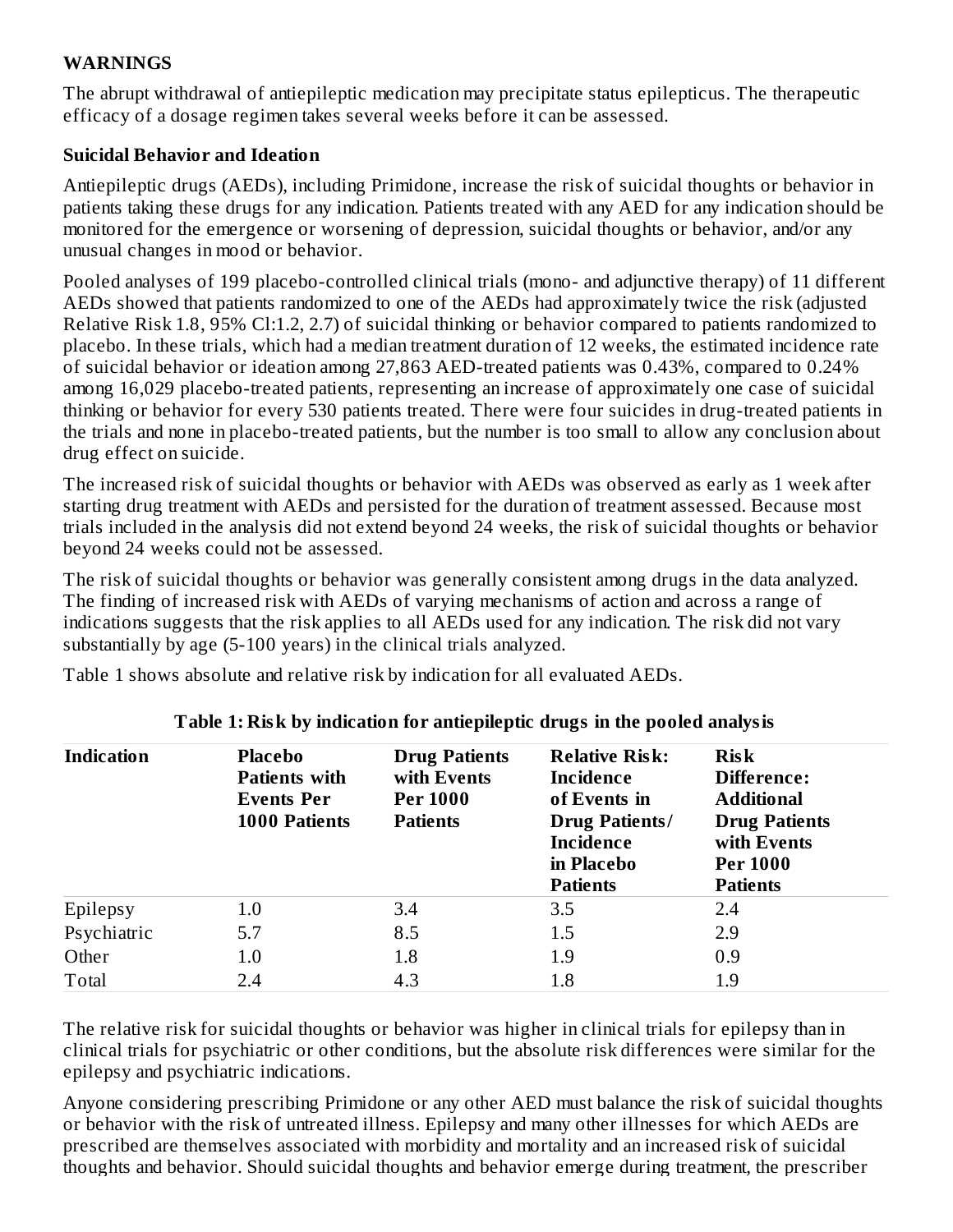needs to consider whether the emergence of these symptoms in any given patient may be related to the illness being treated.

Patients, their caregivers, and families should be informed that AEDs increase the risk of suicidal thoughts and behavior and should be advised of the need to be alert for the emergence or worsening of the signs and symptoms of depression, any unusual changes in mood or behavior, or the emergence of suicidal thoughts, behavior, or thoughts about self-harm. Behaviors of concern should be reported immediately to healthcare providers.

# **Pregnancy**

To provide information regarding the effects of in utero exposure to Primidone, physicians are advised to recommend that pregnant patients taking Primidone enroll in the North American Antiepileptic Drug (NAAED) Pregnancy Registry. This can be done by calling the toll-free number 1-888-233-2334, and must be done by patients themselves. Information on the registry can also be found at the website http://www.aedpregnancyregistry.org/.

The effects of Primidone in human pregnancy and nursing infants are unknown.

Recent reports suggest an association between the use of anticonvulsant drugs by women with epilepsy and an elevated incidence of birth defects in children born to these women. Data are more extensive with respect to diphenylhydantoin and phenobarbital, but these are also the most commonly prescribed anticonvulsants; less systematic or anecdotal reports suggest a possible similar association with the use of all known anticonvulsant drugs.

The reports suggesting an elevated incidence of birth defects in children of drug-treated epileptic women cannot be regarded as adequate to prove a definite cause-and-effect relationship.

There are intrinsic methodologic problems in obtaining adequate data on drug teratogenicity in humans; the possibility also exists that other factors leading to birth defects, e.g., genetic factors or the epileptic condition itself, may be more important than drug therapy. The great majority of mothers on anticonvulsant medication deliver normal infants. It is important to note that anticonvulsant drugs should not be discontinued in patients in whom the drug is administered to prevent major seizures because of the strong possibility of precipitating status epilepticus with attendant hypoxia and threat to life. In individual cases where the severity and frequency of the seizure disorders are such that the removal of medication does not pose a serious threat to the patient, discontinuation of the drug may be considered prior to and during pregnancy, although it cannot be said with any confidence that even minor seizures do not pose some hazard to the developing embryo or fetus.

The prescribing physician will wish to weigh these considerations in treating or counseling epileptic women of childbearing potential. Neonatal hemorrhage, with a coagulation defect resembling vitamin K deficiency, has been described in newborns whose mothers were taking primidone and other anticonvulsants. Pregnant women under anticonvulsant therapy should receive prophylactic vitamin K1 therapy for 1 month prior to, and during, delivery.

# **PRECAUTIONS**

The total daily dosage should not exceed 2 g. Since Primidone therapy generally extends over prolonged periods, a complete blood count and a sequential multiple analysis-12 (SMA-12) test should be made every 6 months.

# **Nursing Mothers**

There is evidence in mothers treated with primidone that the drug appears in breast milk in substantial quantities. Since tests for the presence of primidone in biological fluids are too complex to be carried out in the average clinical laboratory, it is suggested that the presence of undue somnolence and drowsiness in nursing newborns of Primidone-treated mothers be taken as an indication that nursing should be discontinued.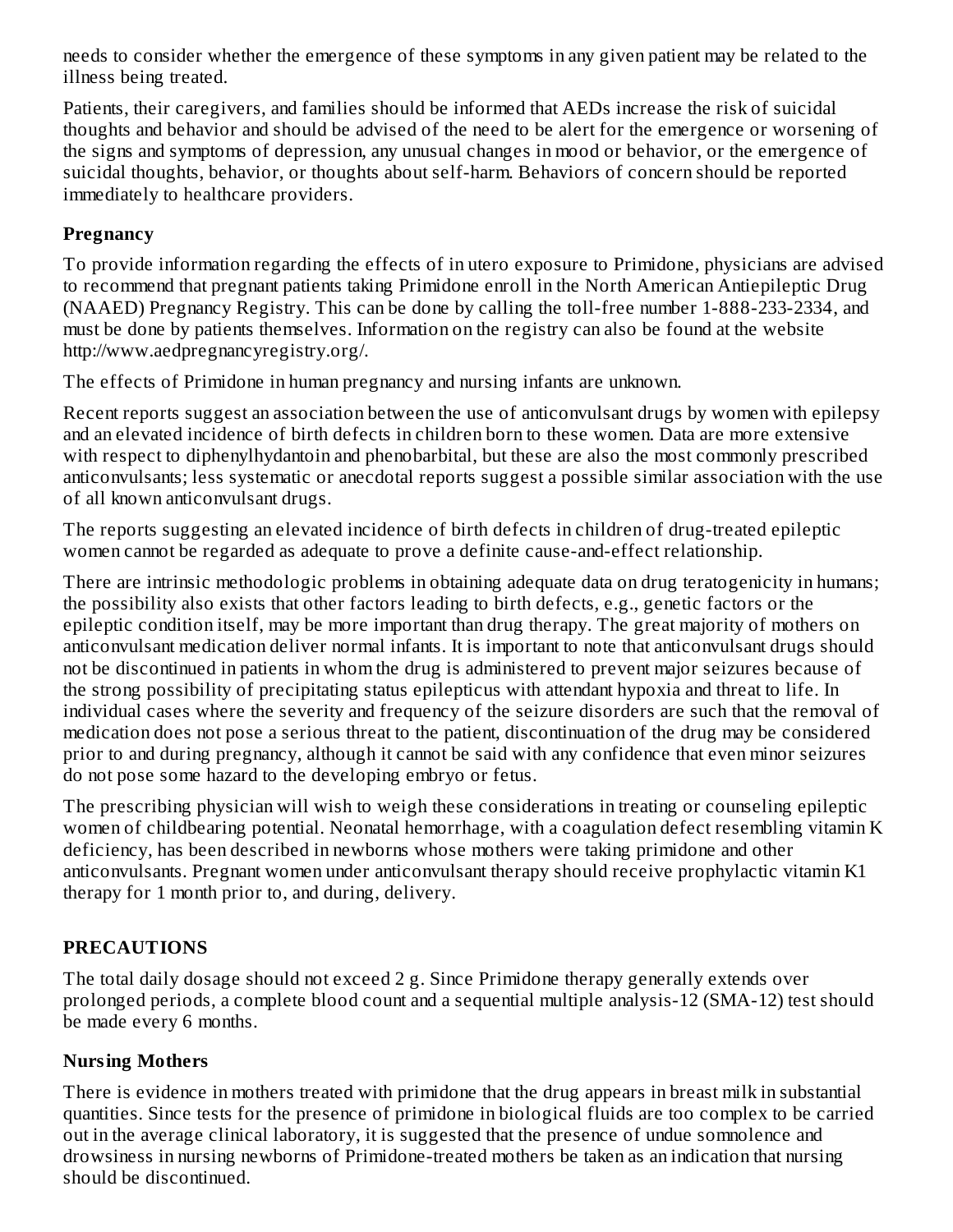## **Information for Patients**

#### *Suicidal Thoughts and Behavior*

Patients, their caregivers, and families should be counseled that AEDs, including Primidone, may increase the risk of suicidal thoughts and behavior and should be advised of the need to be alert for the emergence or worsening of symptoms of depression, any unusual changes in mood or behavior, or the emergence of suicidal thoughts, behavior, or thoughts about self-harm. Behaviors of concern should be reported immediately to healthcare providers.

Patients should be encouraged to enroll in the NAAED Pregnancy Registry if they become pregnant. This registry is collecting information about the safety of antiepileptic drugs during pregnancy. To enroll, patients can call the toll-free number 1-888-233-2334 (see **WARNINGS, Pregnancy**).

Please refer to the Primidone Medication Guide provided with the product for more information.

## **ADVERSE REACTIONS**

The most frequently occurring early side effects are ataxia and vertigo. These tend to disappear with continued therapy, or with reduction of initial dosage. Occasionally, the following have been reported: nausea, anorexia, vomiting, fatigue, hyperirritability, emotional disturbances, sexual impotency, diplopia, nystagmus, drowsiness, and morbilliform skin eruptions. Granulocytopenia, agranulocytosis, and red-cell hypoplasia and aplasia, have been reported rarely. These and, occasionally, other persistent or severe side effects may necessitate withdrawal of the drug. Megaloblastic anemia may occur as a rare idiosyncrasy to Primidone and to other anticonvulsants. The anemia responds to folic acid without necessity of discontinuing medication.

**To report SUSPECTED ADVERSE REACTIONS, contact Oceanside Pharmaceuticals, a division of Valeant Pharmaceuticals North America LLC, at 1-800-321-4576 or FDA at 1-800- FDA-1088 or www.fda.gov/medwatch**.

## **DOSAGE AND ADMINISTRATION**

#### **Usual Dosage**

Patients 8 years of age and older who have received no previous treatment may be started on Primidone according to the following regimen using either 50 mg or scored 250 mg Primidone tablets:

Days 1 to 3: 100 to 125 mg at bedtime. Days 4 to 6: 100 to 125 mg twice a day. Days 7 to 9: 100 to 125 mg three times a day. Day 10 to maintenance: 250 mg three times a day.

For most adults and children 8 years of age and over, the usual maintenance dosage is three to four 250 mg Primidone tablets in divided doses (250 mg three times a day or four times a day). If required, an increase to five or six 250 mg tablets daily may be made, but daily doses should not exceed 500 mg four times a day.

Dosage should be individualized to provide maximum benefit. In some cases, serum blood level determinations of primidone may be necessary for optimal dosage adjustment. The clinically effective serum level for primidone is between 5 to 12 mcg/mL.

|            | <b>INITIAL: ADULTS AND CHILDREN OVER 8</b>           |  |  |                  |                  |                  |
|------------|------------------------------------------------------|--|--|------------------|------------------|------------------|
|            | KEY: $\cdot$ =50 mg tablet; $\bullet$ =250 mg tablet |  |  |                  |                  |                  |
| <b>DAY</b> |                                                      |  |  |                  |                  |                  |
| AM         |                                                      |  |  | $\bullet\bullet$ | $\bullet\bullet$ | $\bullet\bullet$ |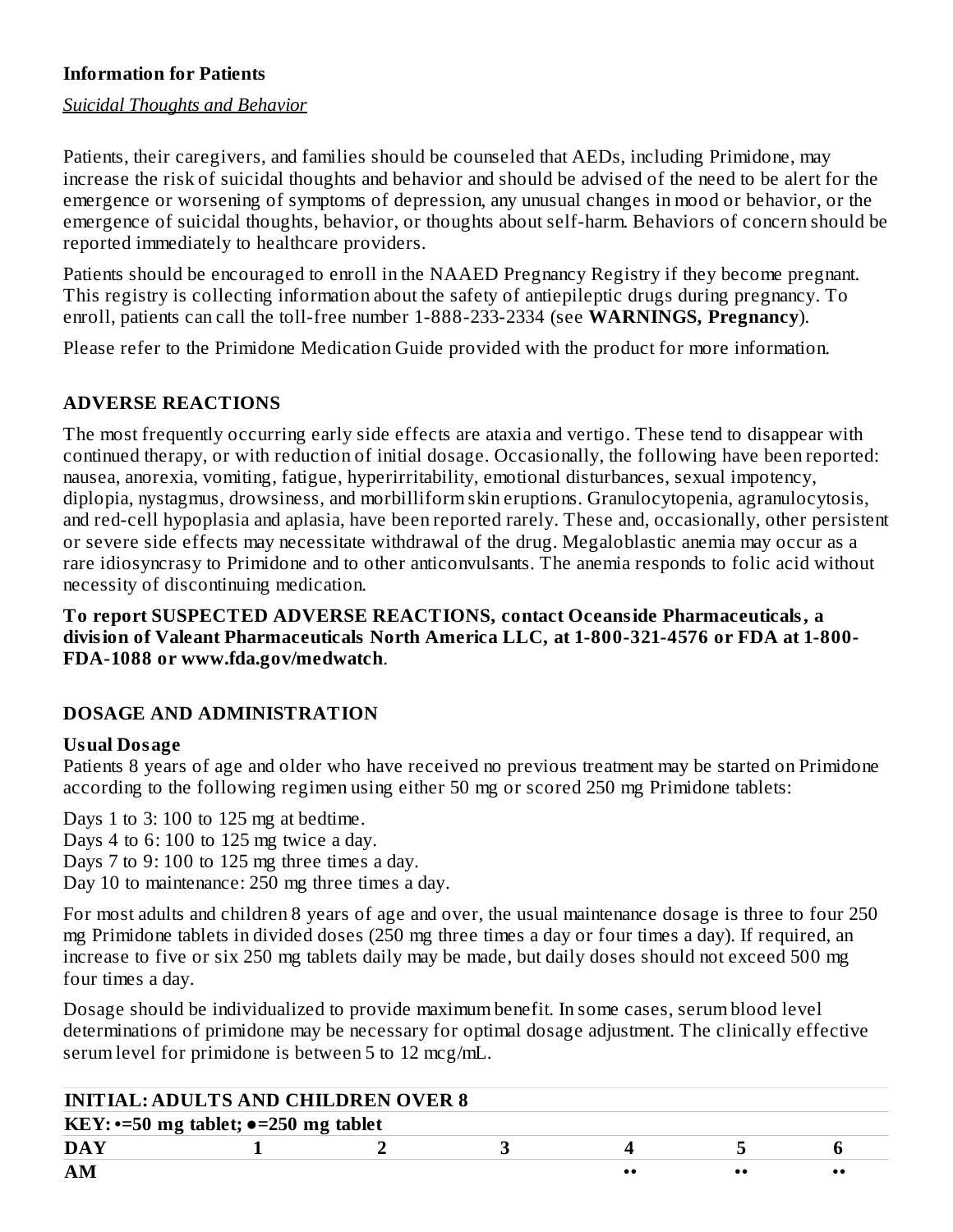| <b>NOON</b> |                  |                  |                  |                  |                    |                  |
|-------------|------------------|------------------|------------------|------------------|--------------------|------------------|
| <b>PM</b>   | $\bullet\bullet$ | $\bullet\bullet$ | $\bullet\bullet$ | $\bullet\bullet$ | $\bullet\bullet$   | $\bullet\bullet$ |
| <b>DAY</b>  |                  |                  |                  | 10               |                    |                  |
| AM          | $\bullet\bullet$ | $\bullet\bullet$ | $\bullet\bullet$ |                  |                    |                  |
| <b>NOON</b> | $\bullet\bullet$ | $\bullet\bullet$ | $\bullet\bullet$ |                  | <b>Adjust to</b>   |                  |
| <b>PM</b>   | $\bullet\bullet$ | $\bullet\bullet$ | $\bullet\bullet$ |                  | <b>Maintenance</b> |                  |

#### **Patients Already Receiving Other Anticonvulsants**

Primidone should be started at 100 to 125 mg at bedtime and gradually increased to maintenance level as the other drug is gradually decreased. This regimen should be continued until satisfactory dosage level is achieved for the combination, or the other medication is completely withdrawn. When therapy with Primidone alone is the objective, the transition from concomitant therapy should not be completed in less than 2 weeks.

## **Pediatric Dosage**

For children under 8 years of age, the following regimen may be used:

Days 1 to 3:50 mg at bedtime.

Days 4 to 6: 50 mg twice a day.

Days 7 to 9: 100 mg twice a day.

Day 10 to maintenance: 125 mg three times a day to 250 mg three times a day.

For children under 8 years of age, the usual maintenance dosage is 125 to 250 mg three times daily or, 10 to 25 mg/kg/day in divided doses.

## **HOW SUPPLIED**

## **Primidone, USP Tablets**

Each square-shaped, scored, yellow tablet, identified by "MYSOLINE 250" and an embossed M, contains 250 mg of primidone, in bottles of 100 (NDC 68682-690-10)

Each square-shaped, scored, white tablet, identified by "MYSOLINE 50" and an embossed M, contains 50 mg of primidone, in bottles of 100 (NDC 68682-691-10)

## **Storage**

#### **Store at 20° to 25°C (68° to 77°F) [s ee USP Controlled Room Temperature]. Dispens e in a tight, light-resistant container with a child-resistant closure.**

## **Manufactured for:**

Oceanside Pharmaceuticals, a division of Valeant Pharmaceuticals North America LLC Bridgewater, NJ 08807 USA

## **Manufactured by:**

Piramal Enterprises Limited Plot No. 67-70, Sector II, Dist. Dhar Pithampur, Madhya Pradesh 454775 India

Mysoline is a trademark of Valeant Pharmaceuticals International, Inc. or its affiliates.

© Valeant Pharmaceuticals North America LLC

## **MEDICATION GUIDE**

**Primidone (prim-i-done), USP Tablets**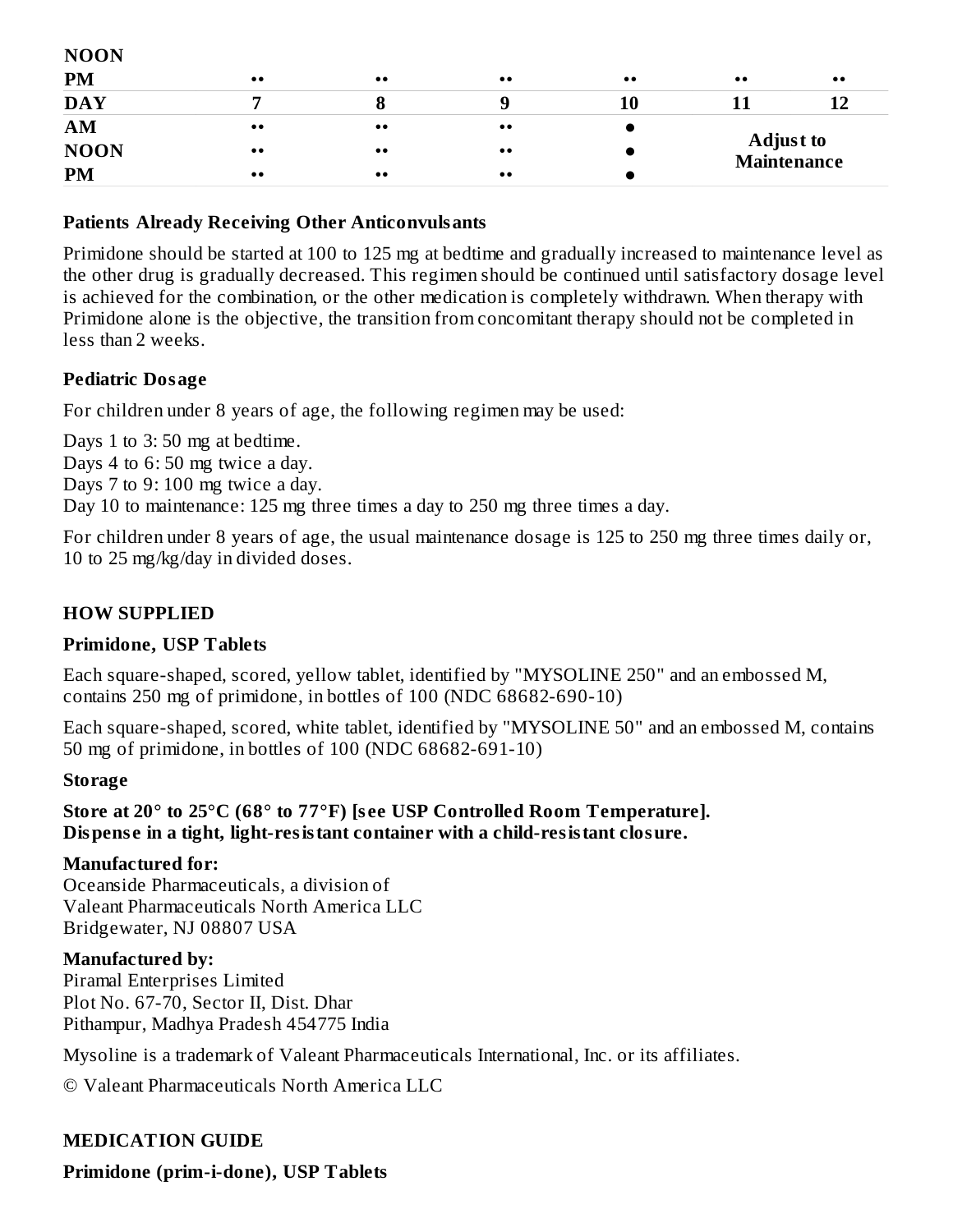## **50 mg and 250 mg**

Read this Medication Guide before you start taking Primidone and each time you get a refill. There may be new information. This information does not take the place of talking to your healthcare provider about your medical condition or treatment.

#### **What is the most important information I should know about Primidone?**

**Like other antiepileptic drugs, Primidone may caus e suicidal thoughts or actions in a very small number of people, about 1 in 500.**

**Call a healthcare provider right away if you have any of thes e symptoms, especially if they are new, wors e, or worry you:**

- thoughts about suicide or dying
- attempts to commit suicide
- new or worsening depression
- new or worsening anxiety
- feeling agitated or restless
- panic attacks
- trouble sleeping (insomnia)
- new or worsening irritability
- acting aggressive, being angry, or violent
- acting on dangerous impulses
- an extreme increase in activity and talking (mania)
- other unusual changes in behavior or mood

#### **Do not stop taking Primidone without first talking to a healthcare provider.**

• Stopping Primidone suddenly can cause serious problems. Stopping a seizure medicine suddenly in a patient who has epilepsy can cause seizures that will not stop (status epilepticus).

Suicidal thoughts or actions can be caused by things other than medicines. If you have suicidal thoughts or actions, your healthcare provider may check for other causes.

#### **How can I watch for early symptoms of suicidal thoughts and actions?**

- Pay attention to any changes, especially sudden changes, in mood, behaviors, thoughts, or feelings.
- Keep all follow-up visits with your healthcare provider as scheduled.
- Call your healthcare provider between visits as needed, especially if you are worried about symptoms.

## **What is Primidone?**

Primidone is a prescription medicine used alone or with other medicines to treat people with:

- generalized tonic-clonic (grand mal) seizures
- complex partial (psychomotor) seizures
- partial (focal) epileptic seizures

## **Who should not take Primidone?**

Do not take Primidone if you: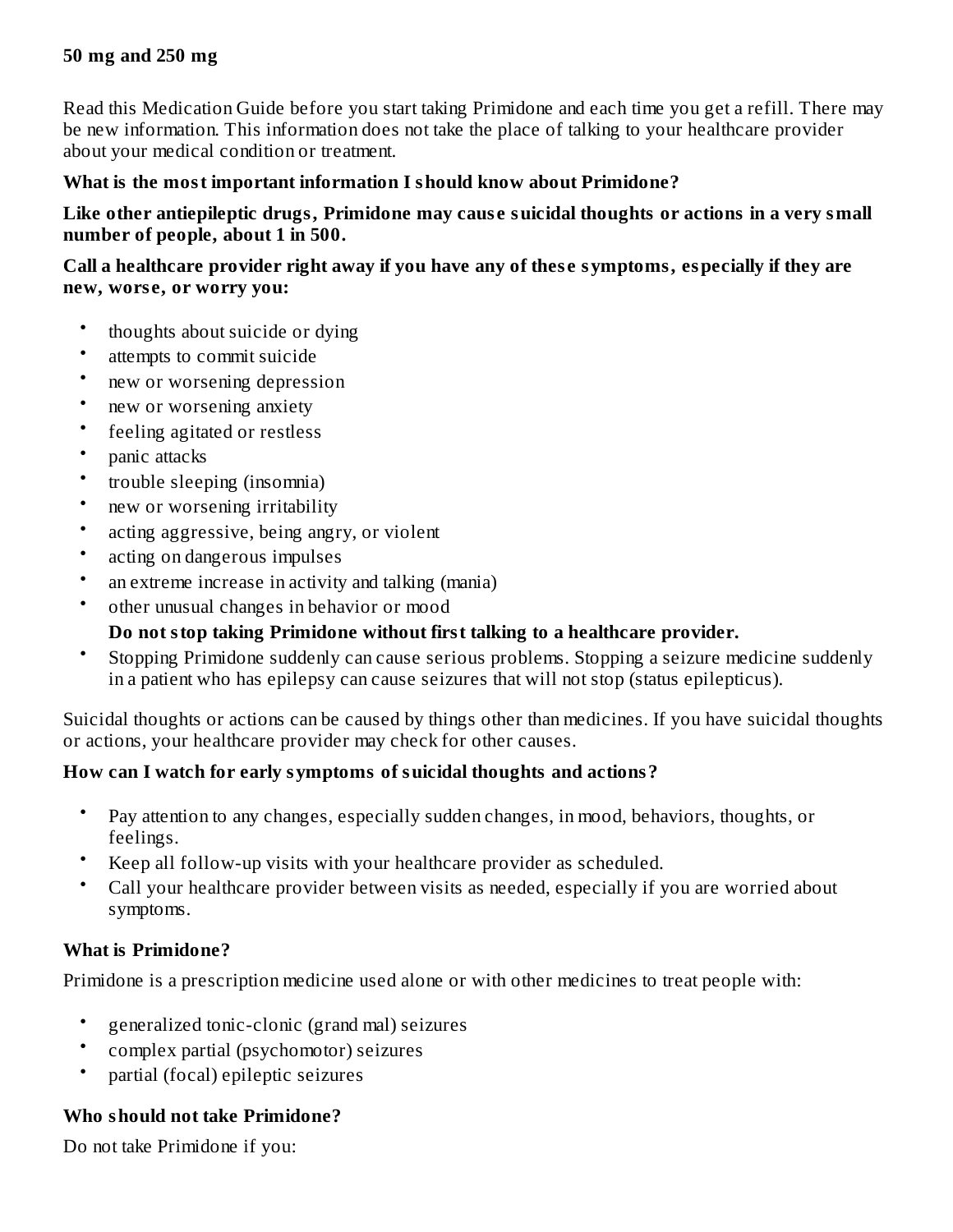- have a genetic disorder called porphyria
- are allergic to phenobarbital

# **What should I tell my healthcare provider before taking Primidone?**

Before you take Primidone, tell your healthcare provider if you:

- have or have had depression, mood problems, or suicidal thoughts or behavior
- have any other medical conditions
- are pregnant or planning to become pregnant. Primidone may harm your unborn baby. Tell your healthcare provider right away if you become pregnant while taking Primidone. You and your healthcare provider will decide if you should take Primidone while you are pregnant.
- If you become pregnant while taking Primidone, talk to your healthcare provider about registering with the North American Antiepileptic Drug (NAAED) Pregnancy Registry. You can enroll in this registry by calling 1-888-233-2334. The purpose of this registry is to collect information about the safety of antiepileptic drugs during pregnancy.
- are breastfeeding or plan to breastfeed. Primidone can pass into breast milk. Talk to your healthcare provider about the best way to feed your baby if you take Primidone.

**Tell your healthcare provider about all the medicines you take,** including prescription and nonprescription medicines, vitamins, and herbal supplements. Taking Primidone with certain other medicines can cause side effects or affect how well they work. Do not start or stop other medicines without talking to your healthcare provider.

Know the medicines you take. Keep a list of them and show it to your healthcare provider and pharmacist each time you get a new medicine.

# **How should I take Primidone?**

Take Primidone exactly as prescribed. Your healthcare provider will tell you how much Primidone to take and when to take it. Take Primidone at the same times each day.

- Your healthcare provider may change your dose. Do not change your dose without talking to your healthcare provider.
- Do not stop taking Primidone without first talking to your healthcare provider. Stopping Primidone suddenly can cause serious problems.
- If you take too much Primidone, call your healthcare provider or local Poison Control Center right away.

# **What should I avoid while taking Primidone?**

- Primidone can make you sleepy or dizzy. Do not drink alcohol or take other drugs that make you sleepy or dizzy while taking Primidone without first discussing this with your healthcare provider. Taking Primidone with alcohol or drugs that cause sleepiness or dizziness may make your sleepiness or dizziness worse.
- Do not drive, operate heavy machinery, or do other dangerous activities until you know how Primidone affects you. Primidone can slow your thinking and motor skills.

# **What are the possible side effects of Primidone?**

# **See "What is the most important information I should know about Primidone?"**

Primidone may cause other serious side effects including:

• Sleepiness that can be severe, especially when you first start taking Primidone.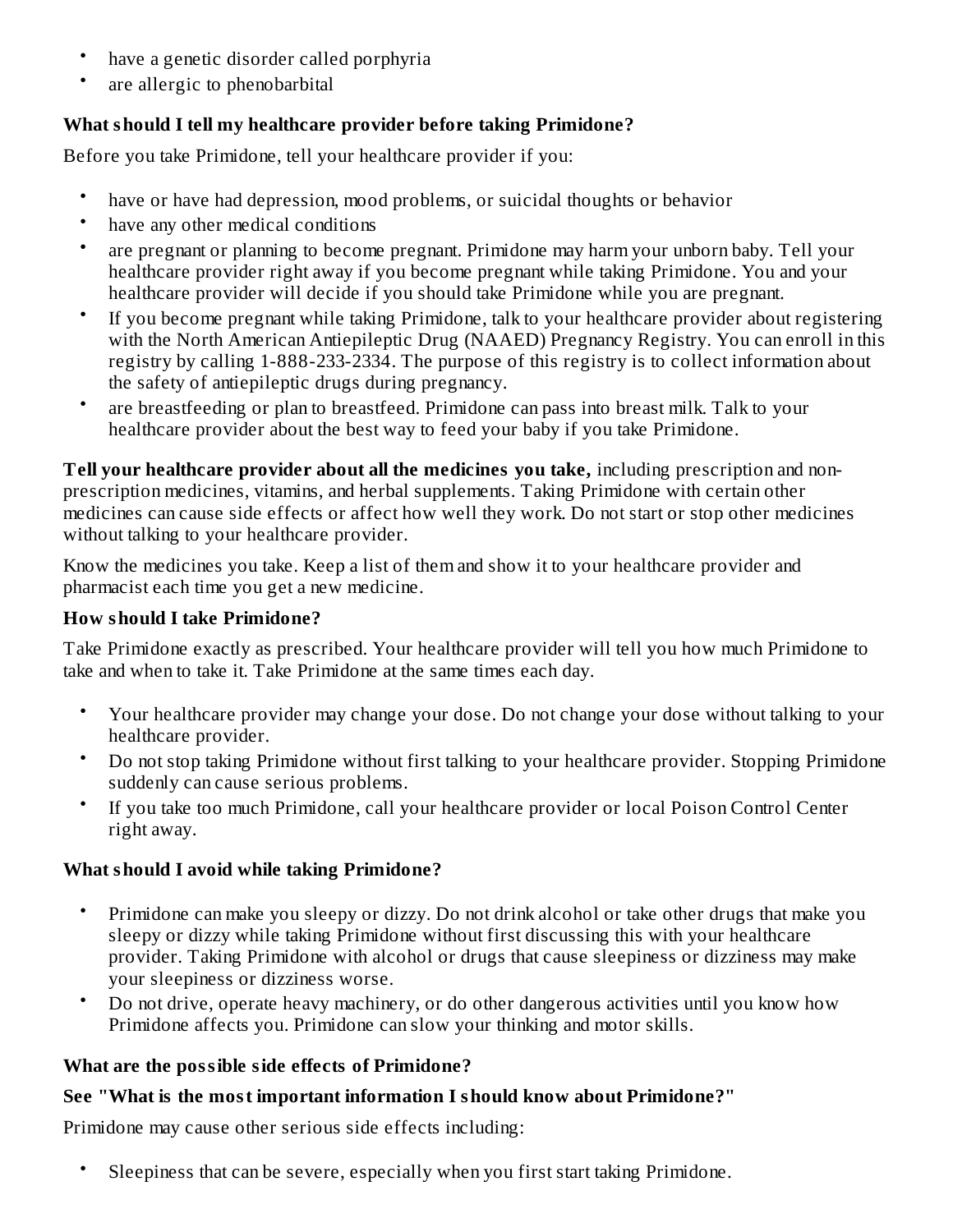- Primidone may rarely cause blood problems. Symptoms may include:
	- fever, swollen glands, or sore throat that come and go or do not go away
	- frequent infections or an infection that does not go away
	- tiredness
	- shortness of breath
- Primidone may rarely cause allergic reactions. Symptoms may include:
	- skin rash
	- hives
	- sores in your mouth
	- blistering or peeling skin

The most common side effects of Primidone include:

- problems with walking and moving
- feelings of dizziness, spinning, or swaying (vertigo)

These are not all the possible side effects of Primidone. For more information, ask your healthcare provider or pharmacist.

Tell your healthcare provider if you have any side effect that bothers you or that does not go away.

## **Call your doctor for medical advice about side effects. You may report side effects to FDA at 1- 800-FDA-1088.**

## **How should I store Primidone?**

Store Primidone at room temperature between 68º to 77ºF (20º to 25ºC) in a tight, light-resistant container.

## **Keep Primidone and all medicines out of reach of children.**

## **General Information about Primidone**

Medicines are sometimes prescribed for purposes other than those listed in a Medication Guide. Do not use Primidone for a condition for which it was not prescribed. Do not give Primidone to other people, even if they have the same symptoms that you have. It may harm them.

This Medication Guide summarizes the most important information about Primidone. If you would like more information, talk with your healthcare provider. You can ask your pharmacist or healthcare provider for information about Primidone that is written for health professionals.

For more information, call 1-800-321-4576.

# **What are the ingredients in Primidone?**

Active Ingredient: primidone, USP

Inactive Ingredients: lactose monohydrate, NF; magnesium stearate, NF; methylcellulose, USP; microcrystalline cellulose, NF; purified water, USP; sodium lauryl sulfate, NF; sodium starch glycolate, NF; and talc, USP.

Primidone 250 mg tablets also contain ferric oxide yellow, NF.

This Medication Guide has been approved by the U.S. Food and Drug Administration.

Rev. 02/2018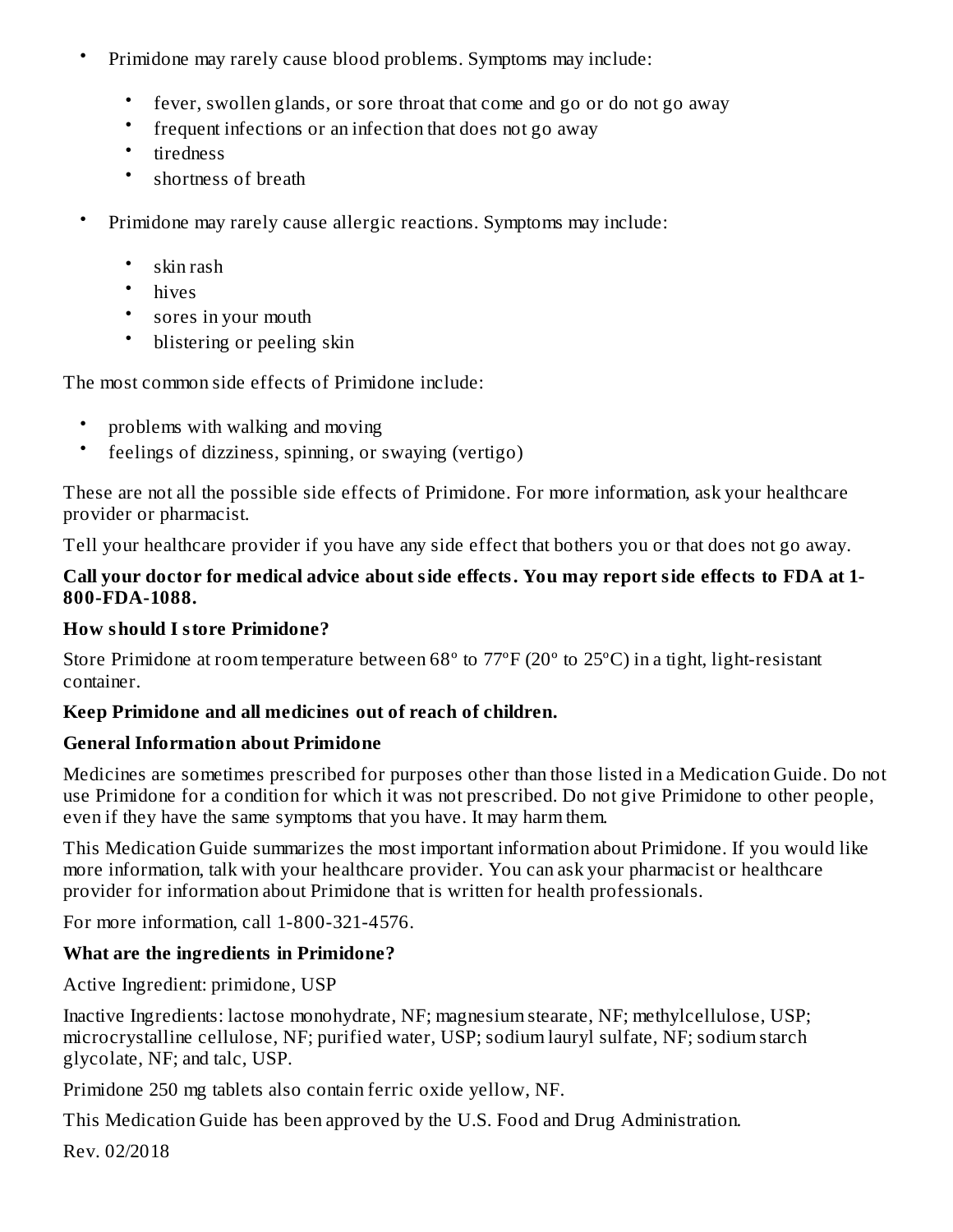Mysoline is a trademark of Valeant Pharmaceuticals International, Inc. or its affiliates.

© Valeant Pharmaceuticals North America LLC 9623400

## **PRINCIPAL DISPLAY PANEL - 250 mg Tablet Bottle Label**

**NDC** 68682-690-10

**Rx Only**

**Primidone, USP Tablets**

**250 mg**

**PHARMACIST: Dispens e the accompanying Medication Guide to each patient.**

**SEALED FOR YOUR PROTECTION**

**100 Tablets**

**OCEANSIDE PHARMACEUTICALS**



# **PRINCIPAL DISPLAY PANEL - 50 mg Tablet Bottle Label**

**NDC** 68682-691-10

**Rx Only**

**Primidone, USP Tablets**

**50 mg**

**PHARMACIST: Dispens e the accompanying**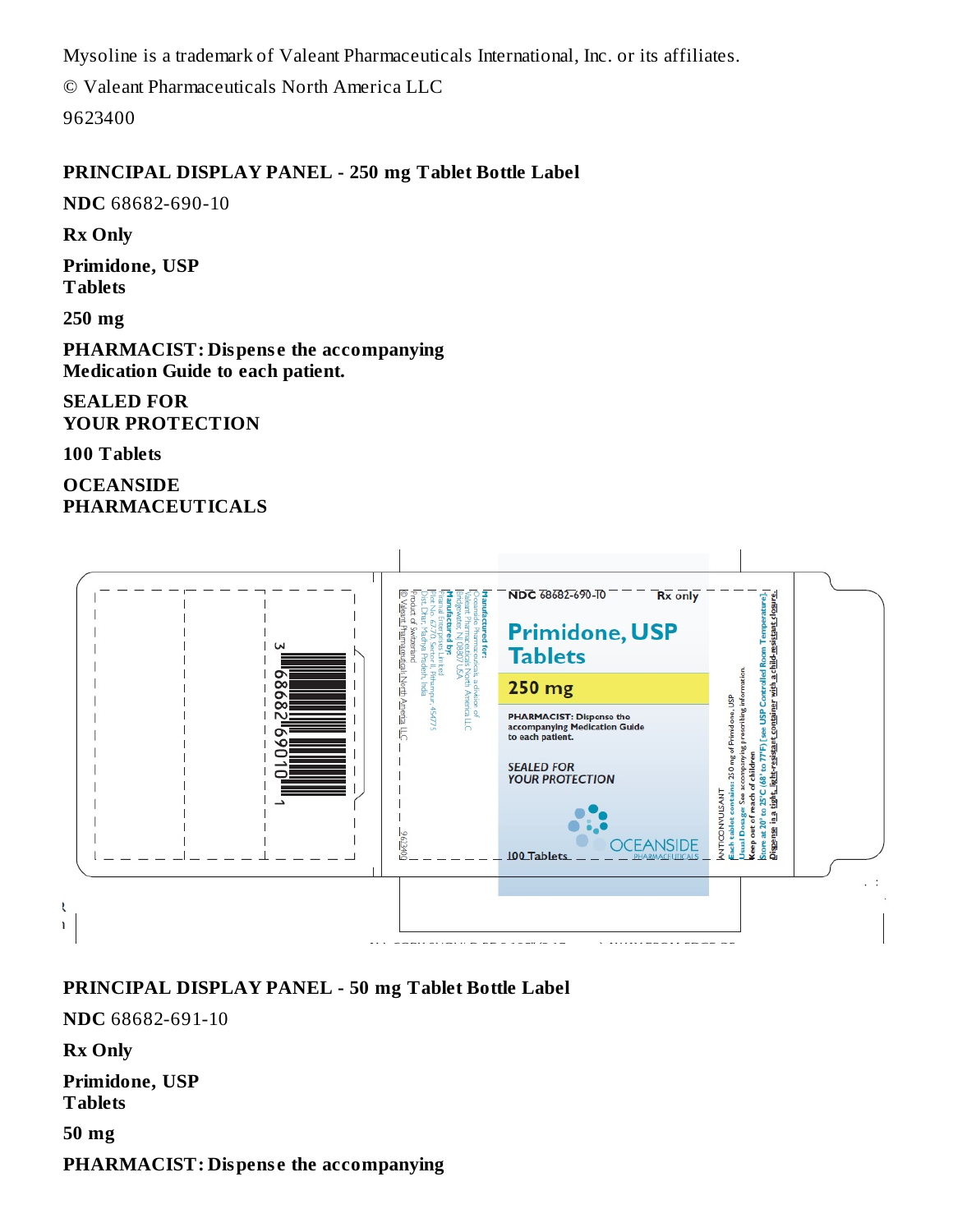**Medication Guide to each patient.**

#### **SEALED FOR YOUR PROTECTION**

**100 Tablets**

#### **OCEANSIDE PHARMACEUTICALS**



| <b>PRIMIDONE</b>                                           |                         |                          |               |  |  |
|------------------------------------------------------------|-------------------------|--------------------------|---------------|--|--|
| primidone tablet                                           |                         |                          |               |  |  |
|                                                            |                         |                          |               |  |  |
| <b>Product Information</b>                                 |                         |                          |               |  |  |
| Product Type                                               | HUMAN PRESCRIPTION DRUG | Item Code (Source)       | NDC:68682-691 |  |  |
| <b>Route of Administration</b>                             | ORAL                    |                          |               |  |  |
|                                                            |                         |                          |               |  |  |
|                                                            |                         |                          |               |  |  |
| <b>Active Ingredient/Active Moiety</b>                     |                         |                          |               |  |  |
|                                                            | <b>Ingredient Name</b>  | <b>Basis of Strength</b> | Strength      |  |  |
| Primidone (UNII: 13AFD7670Q) (Primidone - UNII:13AFD7670Q) |                         | Primidone                | 50 mg         |  |  |
|                                                            |                         |                          |               |  |  |
|                                                            |                         |                          |               |  |  |
| <b>Inactive Ingredients</b>                                |                         |                          |               |  |  |
|                                                            | <b>Ingredient Name</b>  |                          | Strength      |  |  |
| lactose Monohydrate (UNII: EWQ57Q8I5X)                     |                         |                          |               |  |  |
| Magnesium stearate (UNII: 70097M6I30)                      |                         |                          |               |  |  |
| WATER (UNII: 059QF0KO0R)                                   |                         |                          |               |  |  |
| sodium lauryl sulfate (UNII: 368GB5141J)                   |                         |                          |               |  |  |
| sodium starch glycolate type a potato (UNII: 5856J3G2A2)   |                         |                          |               |  |  |
| talc (UNII: 7SEV7J4R1U)                                    |                         |                          |               |  |  |
| METHYLCELLULOSE (15 MPA.S) (UNII: NPU9M2E6L8)              |                         |                          |               |  |  |
| MICRO CRYSTALLINE CELLULO SE (UNII: OP1R32D61U)            |                         |                          |               |  |  |
|                                                            |                         |                          |               |  |  |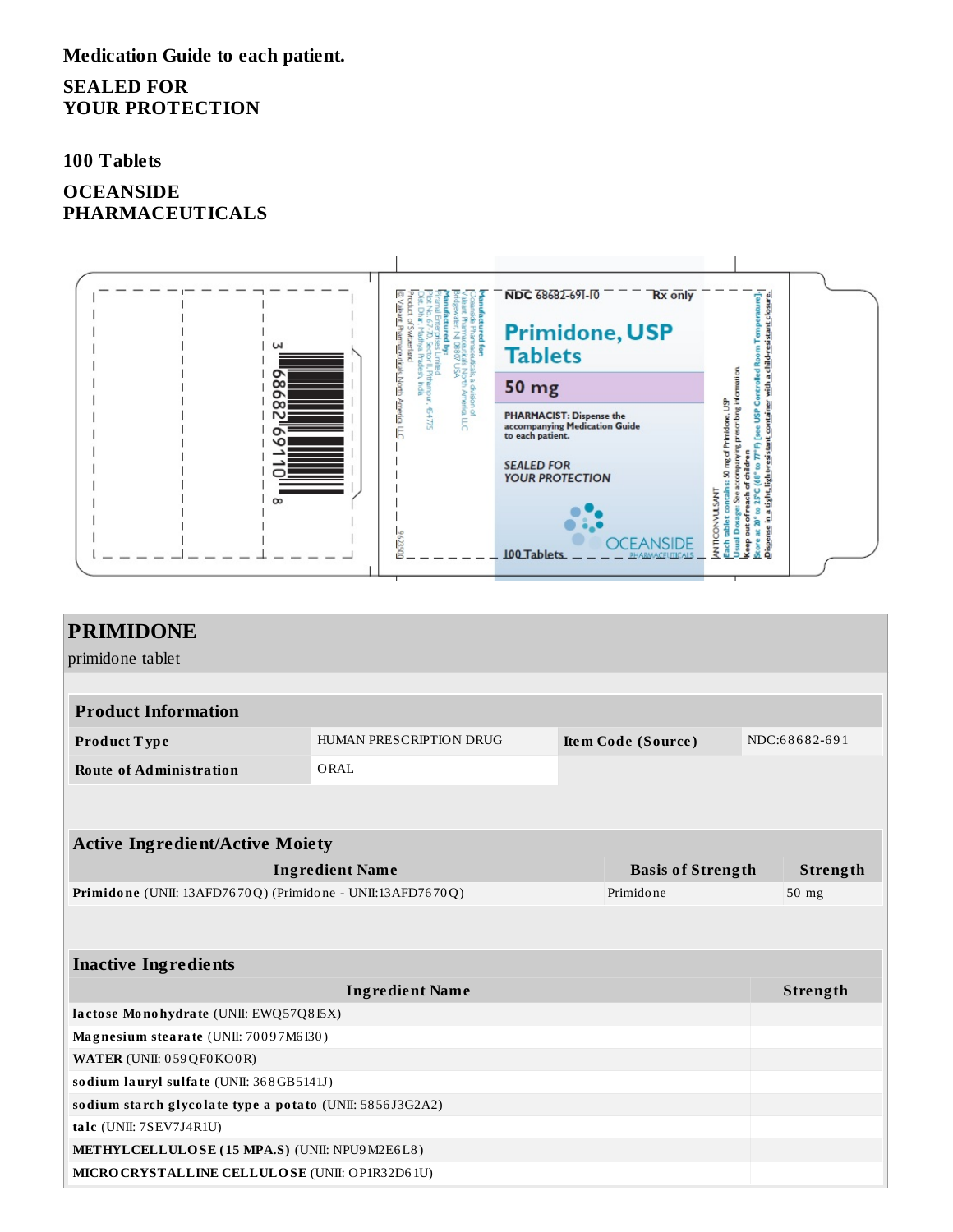|              | <b>Product Characteristics</b> |              |                                                    |            |                             |                                         |
|--------------|--------------------------------|--------------|----------------------------------------------------|------------|-----------------------------|-----------------------------------------|
| Color        |                                | <b>WHITE</b> | <b>Score</b>                                       |            | 2 pieces                    |                                         |
| <b>Shape</b> |                                | SQUARE       | <b>Size</b>                                        |            | 6mm                         |                                         |
| Flavor       |                                |              | <b>Imprint Code</b>                                |            | MYSOLINE;50;M               |                                         |
| Contains     |                                |              |                                                    |            |                             |                                         |
|              |                                |              |                                                    |            |                             |                                         |
|              | Packaging                      |              |                                                    |            |                             |                                         |
| $\#$         | <b>Item Code</b>               |              | <b>Package Description</b>                         |            |                             | Marketing Start Date Marketing End Date |
|              | 1 NDC:68682-691-10             |              | 100 in 1 BOTTLE; Type 0: Not a Combination Product | 05/21/2018 |                             |                                         |
|              |                                |              |                                                    |            |                             |                                         |
|              |                                |              |                                                    |            |                             |                                         |
|              | <b>Marketing Information</b>   |              |                                                    |            |                             |                                         |
|              | <b>Marketing Category</b>      |              | <b>Application Number or Monograph Citation</b>    |            | <b>Marketing Start Date</b> | <b>Marketing End Date</b>               |
|              | NDA authorized generic         | NDA009170    |                                                    | 05/21/2018 |                             |                                         |
|              |                                |              |                                                    |            |                             |                                         |
|              |                                |              |                                                    |            |                             |                                         |
|              | <b>PRIMIDONE</b>               |              |                                                    |            |                             |                                         |
|              | primidone tablet               |              |                                                    |            |                             |                                         |
|              |                                |              |                                                    |            |                             |                                         |
|              | <b>Product Information</b>     |              |                                                    |            |                             |                                         |
|              |                                |              |                                                    |            |                             |                                         |

| <b>Product Type</b>     | HUMAN PRESCRIPTION DRUG | Item Code (Source) | NDC:68682-690 |
|-------------------------|-------------------------|--------------------|---------------|
| Route of Administration | ORAL                    |                    |               |

| <b>Active Ingredient/Active Moiety</b>                     |                          |                 |
|------------------------------------------------------------|--------------------------|-----------------|
| <b>Ingredient Name</b>                                     | <b>Basis of Strength</b> | <b>Strength</b> |
| Primidone (UNII: 13AFD7670Q) (Primidone - UNII:13AFD7670Q) | Primidone                | $250$ mg        |
|                                                            |                          |                 |
| <b>Inactive Ingredients</b>                                |                          |                 |
| <b>Ingredient Name</b>                                     |                          | <b>Strength</b> |
| lactose Monohydrate (UNII: EWQ57Q8I5X)                     |                          |                 |
| Magnesium stearate (UNII: 70097M6I30)                      |                          |                 |
| sodium starch glycolate type a potato (UNII: 5856J3G2A2)   |                          |                 |
| talc (UNII: 7SEV7J4R1U)                                    |                          |                 |
| sodium lauryl sulfate (UNII: 368GB5141J)                   |                          |                 |
| ferric oxide yellow (UNII: EX438O2MRT)                     |                          |                 |
| <b>WATER</b> (UNII: 059 QF0 KO0 R)                         |                          |                 |
| METHYLCELLULOSE (15 MPA.S) (UNII: NPU9 M2E6L8)             |                          |                 |
| MICRO CRYSTALLINE CELLULO SE (UNII: OP1R32D61U)            |                          |                 |
|                                                            |                          |                 |
| <b>Product Characteristics</b>                             |                          |                 |